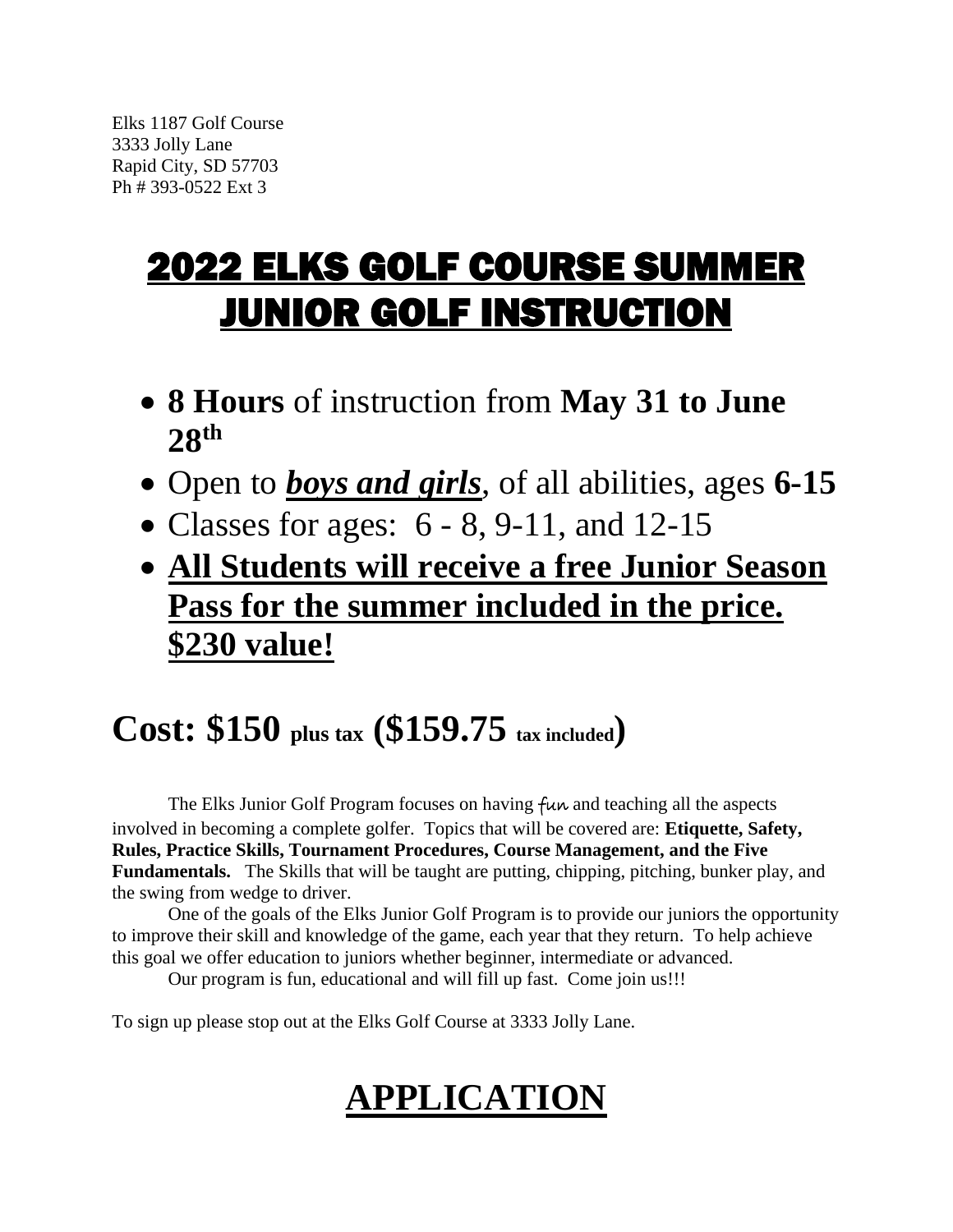APPLICATIONS WILL BE ACCEPTED AT THE ELKS GOLF SHOP ONLY. MAKE CHECK PAYABLE TO Elks Golf Course.

|              | * COST \$159.75 \$150 plus    |                                    |  |
|--------------|-------------------------------|------------------------------------|--|
|              |                               |                                    |  |
|              |                               |                                    |  |
|              |                               |                                    |  |
|              |                               |                                    |  |
|              |                               |                                    |  |
|              |                               |                                    |  |
|              |                               |                                    |  |
|              |                               |                                    |  |
|              |                               |                                    |  |
|              |                               |                                    |  |
|              | ANY ADDITIONAL<br>INFORMATION |                                    |  |
| T-Shirt Size | Youth<br>Adult                | Sm, Med, Lg, XL<br>Sm, Med, Lg, XL |  |

## **Class Times Schedule**